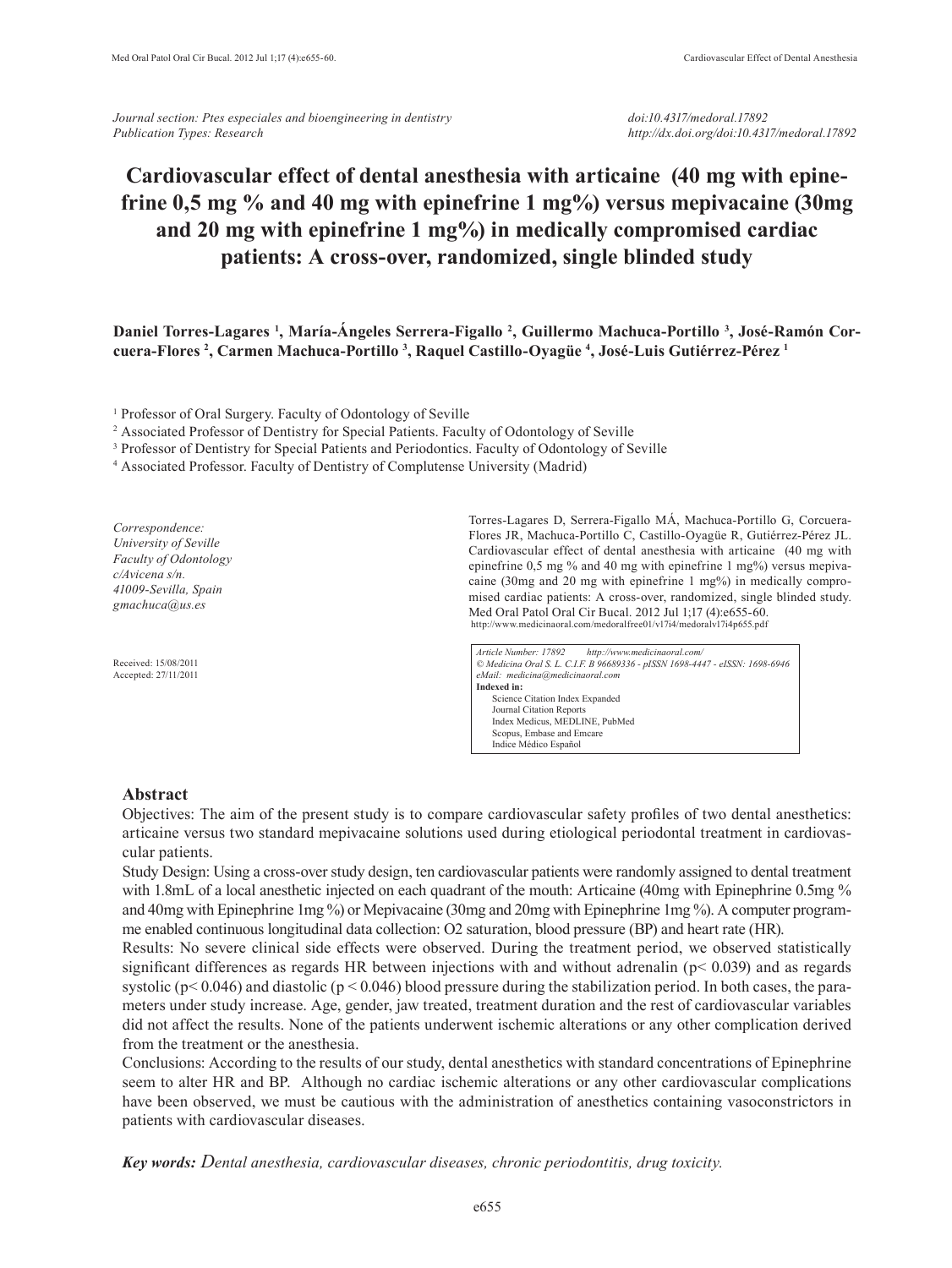# **Introduction**

An essential factor which determines a successful causal periodontal treatment is the administration of goodquality local anesthesia (LA). Though mepivacaine has been traditionally used as the dental anesthetic of choice, clinically potent local anesthetic substances, such as mepivacaine and articaine, are used in combination with vasoconstrictors. Vasoconstrictors, mainly adrenaline or epinephrine, contribute to successful LA as they increase the depth and duration of analgesia. Such effect of epinephrine on mepivacaine or articainebased LA solutions has already been demonstrated. (1) Vasoconstrictors also promote hemostasis and are routinely incorporated in most commercial preparations. (2-4) Furthermore, by concentrating the LA agent at the infiltration site, the vasoconstrictor diminishes the risk for systemic side effects of LA.

Physiological responses associated with local anesthetics containing a vasoconstrictor include changes in heart rate and blood pressure (5-7), dysrrhythmias (8, 9), ischemic alterations (10,11), endogenous catecholamines release (12), endocrine response to surgery, and hypokalemia (13,14). These changes are regulated by the net balance between sympathetic and parasympathetic activity, and both stress and pain will further modify autonomic response (15,16).

When these vasoconstrictor-induced physiological responses exceed the normal range, the risk of morbidity or even mortality increases. This is of special relevance in the case of cardiovascular patients. Although most current literature accepts that adrenaline has a safety range (17,18), its threshold in cardiovascular patients is not clear yet. (19,20)

Although the information available as regards the cardiovascular response to dental LA with articaine and epinephrine and with mepivacaine with epinephrine is limited to healthy patients (21,22), it may still be of value to cardiologists, primary care physicians, surgeons and dentists when it comes to select a local anesthetic solution for cardiovascular patients.

The purpose of the present study is to examine the hemodynamic response to four LA solutions in cardiovascular patients: Articaine 40mg with epinephrine 0.5mg %, articaine 40mg with epinephrine 1mg %, mepivacaine 30mg without epinephrine and mepivacaine 20mg with epinephrine 1mg %. The hypothesis is that the synergy of a short half-life time LA agent with a proper concentration of epinephrine would be safer for cardiovascular patients.

#### **Material and Methods**

#### *Study design and patients selection*

A prospective, randomized, single-blinded, cross-over, controlled comparative study was performed at the Department of Special Care in Dentistry, Seville University, Faculty of Odontology during 2009. The study was conducted with the approval of the University of Seville Ethics Committee and in accordance with the Declaration of Helsinki.

All patients gave their informed consent to take part in the study prior to the initiation of the dental treatment. Randomization was achieved by using a computergenerated random number list. Ten patients with cardiovascular disease who met the inclusion criteria were enrolled in the study.

The inclusion criteria were the following: (a) controlled hypertension (HTN) with blood pressure values  $\leq$ 160/100 mm Hg; (b) ischemic heart disease (IHD) including stable angina pectoris, post-myocardial infarction ( $\geq 6$  months); (c) chronic periodontitis affecting the four quadrants of the oral cavity.

Exclusion criteria comprised: (a) cardiovascular instability including unstable angina pectoris, recent myocardial infarction ( $\leq 6$  months), refractory dysrrhythmias, untreated or uncontrolled hypertension, untreated or uncontrolled CHF, uncontrolled hyperthyroidism; (b) uncontrolled diabetes mellitus; (c) sulphite sensitivity; (d) steroid-dependent asthma; (e) pheochromacytoma; (f) tricyclic antidepressant treatment; (g) previous history of psychiatric disorder, chronic use of central nervous system depressants or antidepressants or mental instability.

All patients underwent clinical and radiographic examination (periodontal charting and orthopantomography). Patients who presented with chronic periodontitis affecting the four quadrants of the oral cavity treatable with etiological periodontal therapy (root planning) were randomly allocated in order to determine the order in which each of the anesthetics would be applied to the different quadrants. Root planning was programmed following a weekly schedule for each of the quadrants. In each of the treatment arms, a different LA solution was used: (a) mepivacaine 30 mg without epinephrine (Normon, Spain) total dose: 108 mg of mepivacaine chlorhydrate; (b) articaine 40 mg with epinephrine 0.5mg% (Normon, Spain) total dose: 144 mg articaine hydrochloride with 0.018 mg of epinephrine; (c) articaine 40 mg with epinephrine 1 mg% (Normon, Spain) total dose: 144mg articaine hydrochloride with 0.036mg of epinephrine, and (d) mepivacaine 20mg with epinephrine 1mg% (Inibsa, Spain) total dose: 72mg mepivacaine chlorhydrate with 0.036 mg of epinephrine. We used a cross-over study design with a washing period of one week.

#### *Treatment protocol*

The study time frame for each subject comprised a baseline period of 5 minutes followed by LA injection. Anesthesia was carefully induced with aspiration and slow injection of anesthetic. All patients were administered a standard dose of 3.6 mL. A minimum of 5 minutes was necessary to achieve LA effectiveness. Treatment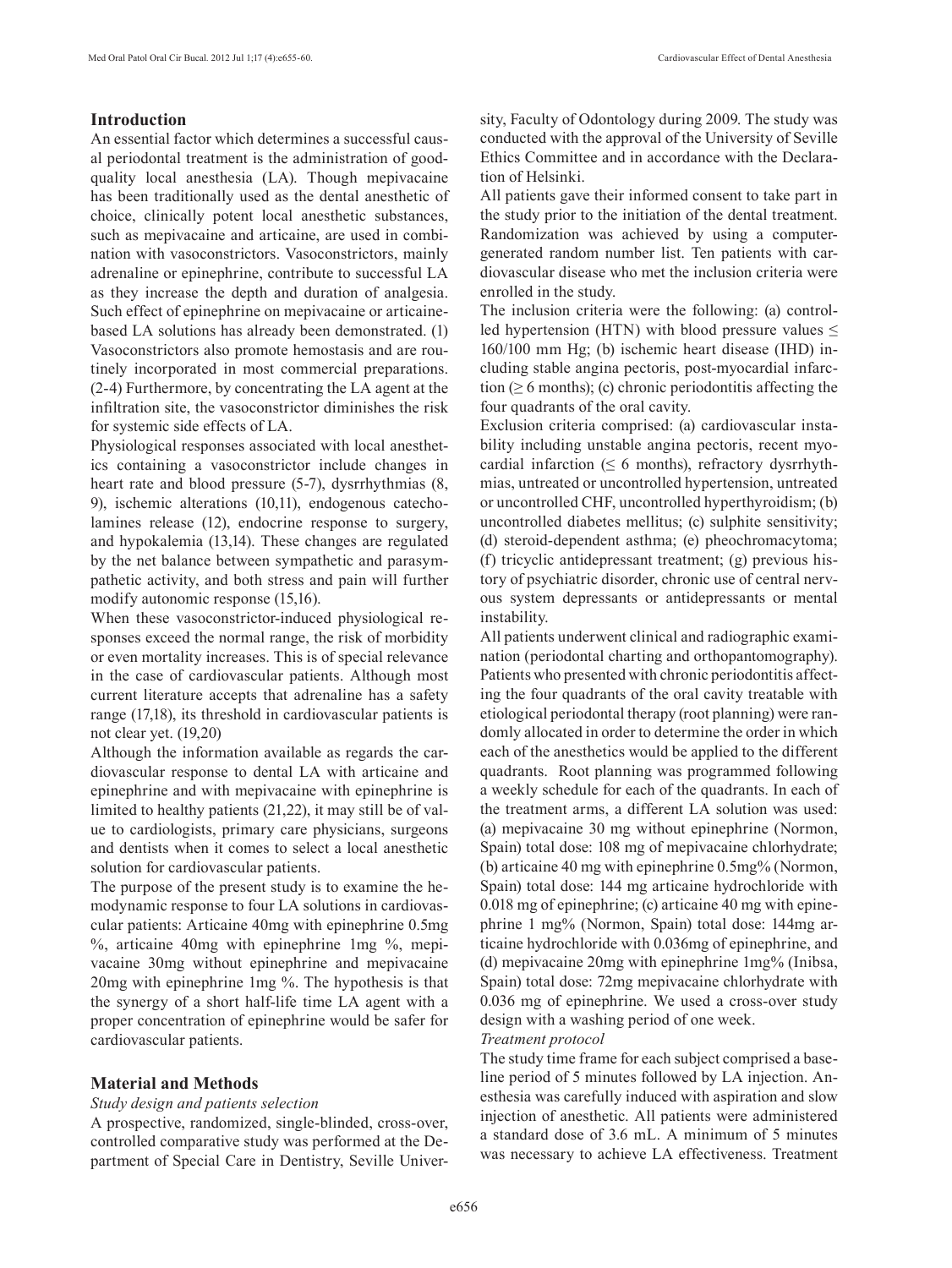lasted until completion of dental procedure (one session of root planning and polishing per quadrant). Patients were asked to remain seated for several minutes after the completion of the treatment. The same two investigators attended every treatment session, one of them in charge of the treatment and the other one in charge of monitoring and data recording.

### *Monitoring*

A non-invasive monitor (Avant 2020 pulsioximeter, Nonin Medical Inc. Minnessotta, USA) was used to record systolic, diastolic and mean blood pressure (sysBP, diaBP, meanBP, respectively) at 5-minute intervals. Oxygen blood saturation (SO2) and heart rate (HR) were continuously recorded. Online transmission of data from the pulsioximeter to a personal computer was mediated with software nVISION v. 5.1e (Nonin Medical Inc. Minnessotta, USA). Monitoring began at the onset of the baseline period and continued every 5 minutes after completion of the periodontal treatment.

# *Statistics*

Standard time points and time intervals were defined:

(a) Baseline: beginning of monitoring; (b) Baseline  $+5$ minutes: end of stabilization period; (c) LA: injection timing; (d)  $LA + 5$  minutes: 5 minutes after injection; (e) Treatment: onset of dental treatment; (f) End: completion of treatment.

The hemodynamic indices measured at the above mentioned points were used to carry out the descriptive statistic analysis (means, SD). Demographic parameters and hemodynamic indices of the 4 treatment arms were compared using t-test and analysis of variance (ANOVA, Bonferroni post-hoc test). Kolmogorov-Smirnov test was used to confirm the normal distribution of data.

# **Results**

Baseline characteristics of patients were compared in the two groups as regards mean age (63±12.5 yrs), jaw under treatment and duration of treatment (26.38±9.9 minutes). Programmed dental procedure was completed in all 10 patients. No severe adverse effects were observed in any of the patients. Clinical data of patients are shown in table 1. Hemodynamic indices of HR, sysBP and SO2 at various

| Patient        | <b>Baseline pathology</b>                                               | Other pathology                                                                    | <b>Treatment</b>                                                                                                                                |
|----------------|-------------------------------------------------------------------------|------------------------------------------------------------------------------------|-------------------------------------------------------------------------------------------------------------------------------------------------|
| $\mathbf{1}$   | Hypertension (140-80) Pacemaker<br>Previous angina                      | Hypercholesterolemia                                                               | Isosorbida 50mg/day<br>Omeprazol 20mg/day<br>AAS 100mg/day                                                                                      |
| $\overline{2}$ | Hypertension (140-80)                                                   | Hypercholesterolemia                                                               | Captopril 50mg/day<br>Simvastatina 40mg/day<br>Calcio y Vitamina D 3g/day                                                                       |
| $\overline{3}$ | Hypertension (140-60)<br>Previous CVA related to<br>hypertensive crisis | Hyperlipidemia<br>Double degenerative aortic<br>lesion<br>Irritable bowel syndrome | Captopril 50mg/day                                                                                                                              |
| $\overline{4}$ | Hypertension (140-80)                                                   |                                                                                    | Captopril 50mg/day<br>AAS 100mg/day                                                                                                             |
| 5              | Hypertension (130-90)                                                   |                                                                                    | Enalapril 10 mg/day                                                                                                                             |
| 6              | Hypertension (130 - 90) Previous<br><b>CVA</b>                          | Hyperlipidemia                                                                     | Simvastatina 40mg/day<br>Ranitidina 300mg/day<br>Enalapril 10 mg/day                                                                            |
| $\overline{7}$ | Hypertension (130-70)                                                   | Diabetes Mellitus                                                                  | Enalapril 10 mg/day                                                                                                                             |
| 8              | Hypertension (140-70)<br>Previous angina                                | Hypercholesterolemia<br><b>Diabetes</b>                                            | Irbesartán 150mg/day<br>Lovastatina 20mg/day<br>Metformina 2,5g/day<br>Insulina isofánica (NPH) 100ui/ml<br>AAS 100mg/day<br>Omeprazol 20mg/day |
| 9              | Hypertension (140-80)                                                   | Alcoholic liver disease                                                            | Captopril 50mg/day Omeprazol<br>20mg/day<br>Timolol 5mg/day                                                                                     |
| 10             | Hypertension (130-70)                                                   |                                                                                    | Enalapril 10mg/day                                                                                                                              |

**Table 1.** Baseline pathology, other pathologies and baseline treatment in the patients under study.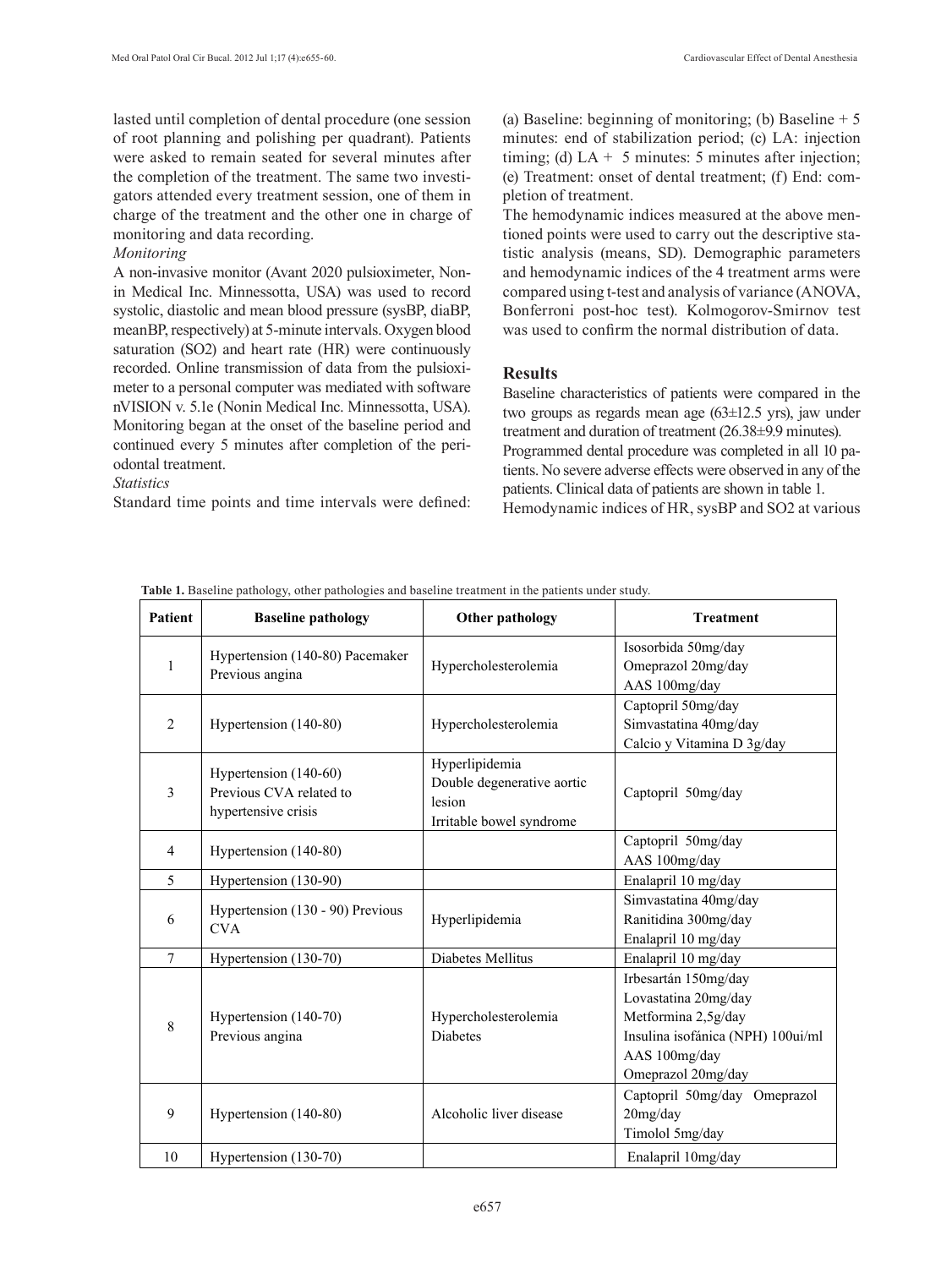time points and time intervals showed no statistical differences when comparing both groups. The group receiving Mepivacaine 2% with epinephrine 1:100,000 showed statistical differences with the rest of the groups as we observed increased diaBP levels at the stabilization period ( $p$ < 0.038) and meaBP ( $p$ < 0.01) at the stabilization period and in the treatment period (p< 0.039) (Table 2).

To analyse the effect of epinephrine on the anesthetics, clinical data were divided into two study groups: with  $(n= 30)$  and without  $(n=10)$  adrenaline. Hemodynamic indices of HR ( $p$ < 0.039), sysBP ( $p$ < 0.046), diaBP ( $p$ < 0.046), at various time points and time intervals (treatment and stabilization periods) were statistically different in both groups (Table 3).

**Table 2.** Values of the different variables studied in the four study groups during baseline, stabilization and treatment period. (Groups: 1.- Mepivacaine chlorhydrate at 3% 2.- Articaine hydrochloride 40 mg + epinephrine 5mg% 3.- Articaine hydrochloride 40 mg + epinephrine 1 mg% 4.- Mepivacaine chlorhydrate at 2% + epinephrine 1:100.000; n=10 in all of them).

|                   | Group          | Period             |           |                                                       |              |                                                  |           |                                                       |           |
|-------------------|----------------|--------------------|-----------|-------------------------------------------------------|--------------|--------------------------------------------------|-----------|-------------------------------------------------------|-----------|
| <b>Variable</b>   |                | <b>Baseline</b>    | p         | <b>Increase</b><br><b>Stabilization</b><br>– Baseline | $\mathbf{p}$ | <b>Increase</b><br>Treatment-<br><b>Baseline</b> | p         | <b>Increase</b><br>Treatment-<br><b>Stabilization</b> | p         |
|                   | 1              | $82,20 \pm 14,32$  |           | $-2,70 \pm 1,88$                                      |              | $-3,90 \pm 3,69$                                 |           | $-1,20 \pm 2,30$                                      |           |
| <b>Heart Rate</b> | $\overline{2}$ | $71,50 \pm 9,12$   | $p=0,337$ | $-2,00 \pm 3,91$                                      | $p=0,950$    | $1,50 \pm 3,37$                                  | $p=0,255$ | $0.50 \pm 1.50$                                       |           |
| (ppm)             | 3              | $79.80 \pm 15.92$  |           | $-2.40 \pm 3.06$                                      |              | $-2,60 \pm 4,22$                                 |           | $-0.20 \pm 2.70$                                      | $p=0,115$ |
|                   | 4              | $80,70 \pm 15,84$  |           | $-2,20 \pm 1,61$                                      |              | $-0.70 \pm 3.43$                                 |           | $1,50 \pm 3,10$                                       |           |
| Systolic          |                | $141,20 \pm 21,14$ |           | $-5,40 \pm 12,03$                                     |              | $-6,30 \pm 8,20$                                 |           | $-0.90 \pm 8.03$                                      |           |
| Arterial          | 2              | $141,90 \pm 14,01$ | $p=0,870$ | $-0.90 \pm 6.11$                                      | $p=0,236$    | $0,40 \pm 8,16$                                  | $p=0,484$ | $1,30 \pm 5,47$                                       |           |
| Pressure          | 3              | $138,40 \pm 28,77$ |           | $-1,70 \pm 17,21$                                     |              | $0,00 \pm 12,79$                                 |           | $1,70 \pm 9,59$                                       | $p=0,123$ |
| (mmHg)            | 4              | $134,60 \pm 19,53$ |           | $5.80 \pm 10.47$                                      |              | $-1,40 \pm 12,55$                                |           | $-7.20 \pm 11.93$                                     |           |
| Diastolic         |                | $80,60 \pm 13,76$  |           | $-1,20 \pm 6,05$                                      |              | $-2,90 \pm 8,80$                                 |           | $-1,70 \pm 4,57$                                      |           |
| Arterial          | $\overline{2}$ | $82,70 \pm 13,13$  | $p=0,163$ | $-2,30 \pm 3,74$                                      | $p=0,038$    | $-0.70 \pm 5.65$                                 | $p=0,057$ | $1,60 \pm 4,40$                                       |           |
| Pressure          | 3              | $83,40 \pm 19,09$  |           | $-4.80 \pm 7.33*$                                     |              | $-7.90 \pm 7.57$                                 |           | $-3,10 \pm 5,04$                                      | $p=0,118$ |
| (mmHg)            | 4              | $70,40 \pm 8,94$   |           | $7,20 \pm 15,63*$                                     |              | $0.10 \pm 4.65$                                  |           | $-7,10 \pm 13,51$                                     |           |
|                   |                | $97,90 \pm 14,79$  |           | $-5,40 \pm 7,26*$                                     |              | $-4,60 \pm 6,39$                                 |           | $0.80 \pm 5.55$                                       |           |
| Mean Blood        | $\overline{2}$ | $102,60 \pm 11,16$ | $p=0,362$ | $-1,80 \pm 3,73$                                      | $p=0,010$    | $-0,30 \pm 5,96$                                 | $p=0,233$ | $1,50 \pm 4,50^*$                                     |           |
| Pressure          | 3              | $102,80 \pm 18,68$ |           | $-4,20 \pm 8,12$ \$                                   |              | $-5.00 \pm 6.49$                                 |           | $-0.80 \pm 6.16$                                      | $p=0,039$ |
| (mmHg)            | 4              | $92,80 \pm 10,96$  |           | $5,50 \pm 9,13*$ \$                                   |              | $-0.60 \pm 7.16$                                 |           | $-6,10 \pm 8,00*$                                     |           |
|                   |                | $95,00 \pm 2,00$   |           | $-0.30 \pm 0.67$                                      |              | $-0.20 \pm 0.91$                                 |           | $0.10 \pm 0.87$                                       |           |
| Partial Oxygen    | $\overline{2}$ | $94,40 \pm 1,64$   | $p=0,293$ | $-0,20 \pm 1,03$                                      | $p=0,834$    | $-0.90 \pm 0.99$                                 | $p=0,283$ | $-0,70 \pm 0,48$                                      |           |
| Saturation        | 3              | $95.40 \pm 1.95$   |           | $-0.40 \pm 1.07$                                      |              | $-0.60 \pm 1.07$                                 |           | $-0.20 \pm 1.03$                                      | $p=0,119$ |
| $(\%)$            | 4              | $93,90 \pm 1,72$   |           | $-0.60 \pm 1.17$                                      |              | $-1,10 \pm 1,28$                                 |           | $-0.50 \pm 0.52$                                      |           |

(\* y \$ show statistically significant differences among groups).

Table 3. Values of the different variables in the groups of anesthetics with and without vasoconstrictors during baseline, stabilization and treatment periods. Group without vasoconstrictor = Group 1 (n=10); Group with vasoconstrictor = Group 2 (n = 30).

|                                |                | Period             |           |                                                |           |                                            |           |                                                 |           |
|--------------------------------|----------------|--------------------|-----------|------------------------------------------------|-----------|--------------------------------------------|-----------|-------------------------------------------------|-----------|
| <b>Variable</b>                | Group          | <b>Baseline</b>    | p         | Increase<br><b>Stabilization</b><br>– Baseline | p         | Increase<br>Treatment –<br><b>Baseline</b> | p         | Increase<br>Treatment -<br><b>Stabilization</b> | p         |
| Heart Rate                     |                | $82,20 \pm 14,32$  |           | $-2,70 \pm 1,88$                               |           | $-3.90 \pm 3.69$                           |           | $-1,20 \pm 2,30$                                |           |
| (ppm)                          | 2              | $77,33 \pm 14,14$  | $p=0,353$ | $-2.20 \pm 2.91$                               | $p=0.616$ | $-1.60 \pm 3.65$                           | $p=0,039$ | $0.60 \pm 2.54$                                 | $p=0,108$ |
| Systolic Arterial              | л.             | $141,20 \pm 21,14$ |           | $-5.40 \pm 12.03$                              |           | $-6.30 \pm 8.20$                           |           | $-0.90 \pm 8.03$                                |           |
| Pressure<br>(mmHg)             | $\overline{c}$ | $138.30 \pm 21.10$ | $p=0.709$ | $1.07 \pm 12.21$                               | $p=0,046$ | $-0.33 \pm 11.00$                          | $p=0,125$ | $-1.40 \pm 9.97$                                | $p=0,887$ |
| Diastolic                      |                | $80,60 \pm 13,76$  |           | $-5,40 \pm 7,26$                               |           | $-4,60 \pm 6,39$                           |           | $0,80 \pm 5,55$                                 |           |
| Arterial<br>Pressure<br>(mmHg) | $\overline{c}$ | $78.83 \pm 15.11$  | $p=0,746$ | $-0.17 \pm 8.26$                               | $p=0,046$ | $-1.97 \pm 6.69$                           | $p=0,283$ | $-1,80 \pm 6,96$                                | $p=0,291$ |
| Blood<br>Mean                  |                | $97.90 \pm 14.79$  |           | $-1,20 \pm 6,05$                               |           | $-2.90 \pm 8.80$                           |           | $-1,70 \pm 4,57$                                |           |
| Pressure<br>(mmHg)             | $\overline{c}$ | $99,40 \pm 14,38$  | $p=0,778$ | $0.03 \pm 11.15$                               | $p=0,640$ | $-2,83 \pm 6,91$                           | $p=0,980$ | $-2.87 \pm 9.14$                                | $p=0,702$ |
| Partial<br>Oxygen              |                | $95,00 \pm 2,00$   |           | $-0.30 \pm 0.67$                               |           | $-0.20 \pm 0.91$                           |           | $0.10 \pm 0.87$                                 |           |
| Saturation<br>$(\%)$           | $\overline{c}$ | $94.57 \pm 1.83$   | $p=0,530$ | $-0.40 \pm 1.07$                               | $p=0,890$ | $-0.87 \pm 1.10$                           | $p=0,480$ | $-0.47 \pm 0.73$                                | $p=0,283$ |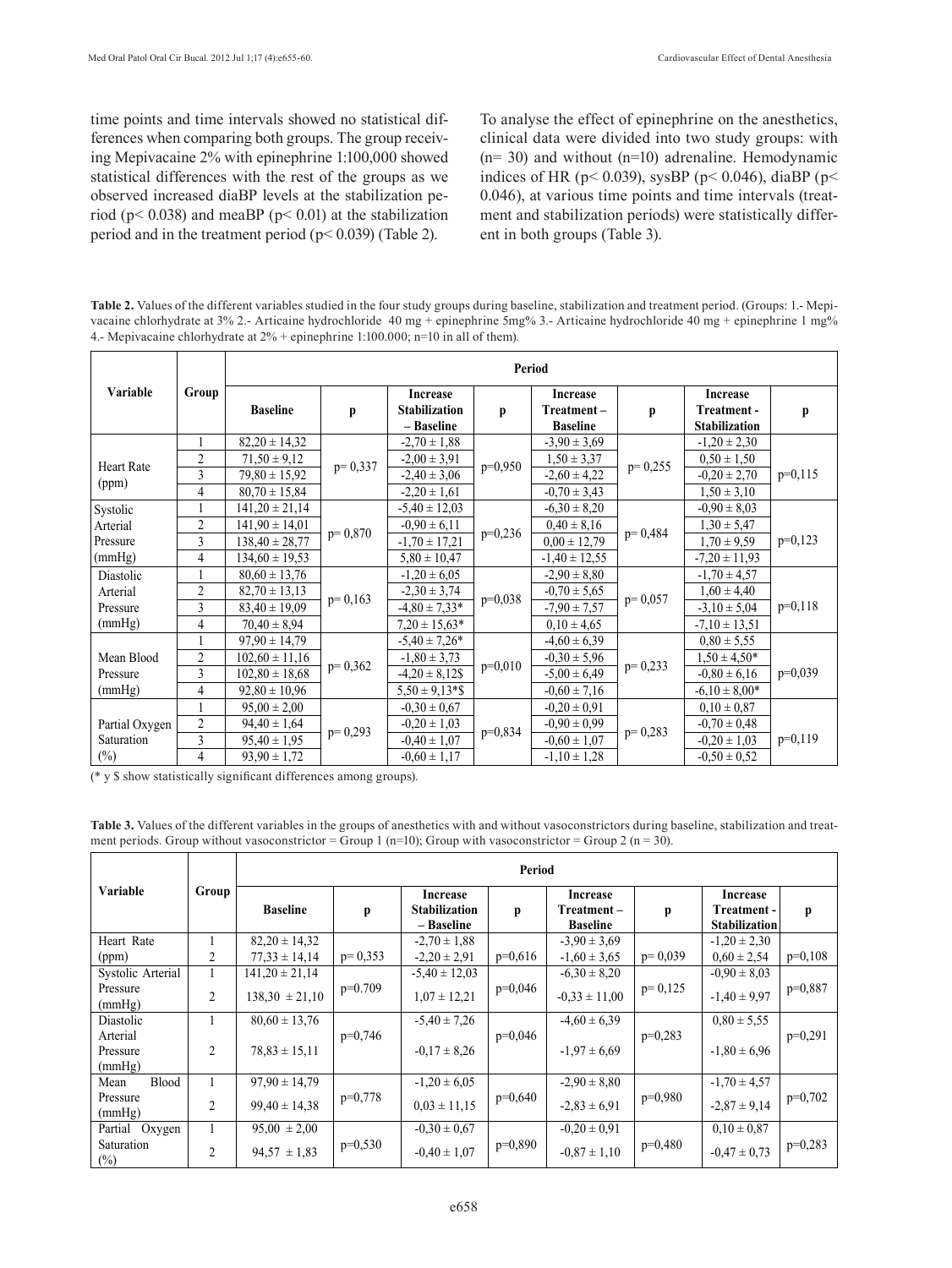# **Discussion**

The use of local anesthetics associated to vasoconstrictors is somewhat controversial among the professionals of odontology because, together with the beneficial effects of such combinations, other side effects have been detected, mainly of cardiovascular nature (5-7).

Such side effects may be adverse, although the use of these substances is not contraindicated in healthy subjects whenever the adequate doses and correct administration procedure is followed. In fact, most studies on the alterations of vascular parameters associated with the use of dental anesthetics containing vasoconstrictors have been carried out in healthy subjects, which would explain the possible bias observed in the results  $(23-27)$ .

In Western civilization, the number of cardiovascular patients who visit a dental clinic is increasing. Very few studies have so far analysed the effect of dental anesthetics containing vasoconstrictors on cardiovascular patients (28,29). Therefore, it is of the utmost importance to determine, by means of controlled trials, the effect such substances may have on this type of patients in order to allow the safe use of anesthetics with vasoconstrictors in a greater number of patients.

The criterion used to group patients with cardiovascular diseases is not homogeneous in the different studies published so far. The present study analyses a 100% of patients with arterial hypertension. Conrado et al. (28) study a sample of 100% of patients with heart failure. Elad et al. (29) do not report the disease rate in their sample of patients, but use controlled arterial hypertension as inclusion criteria.

In the present study, alterations in heart rate were not significant when we compared the four study groups. Nevertheless, when we compared the use of anesthetics without and with vasoconstrictors, in the first group we observed a significant decrease in heart rate in comparison to the second group. This effect is similar to the one reported by Matthews et al. (30), who detected a decrease of 10 ppm. In our sample, we have observed a reduction of 4 ppm. In any case, heart rate does not increase above baseline levels and therefore it always remains within a safe interval throughout the treatment period.

As regards arterial pressure, we have observed few significant alterations, mainly referring to an increase of diastolic arterial pressure and mean blood pressure during the stabilization period in comparison with baseline levels. Diastolic arterial pressure and mean blood pressure increased significantly in group 4 (mepivacaine chlorhydrate at 2% + epinephrine 1:100,000) in comparison to the rest of groups. If we focus on the first three study groups (mepivacaine chlorhydrate at 3%; 40 mg articaine hydrochloride  $+ 0.5$  mg% epinephrine; 40mg articaine hydrochloride + 1mg % epinephrine),

the alterations detected are similar to those reported by Conrado et al. (28), Neves et al. (31) or Elad et al. (29). Increases observed in the fourth group (mepivacaine chlorhydrate at  $2\%$  + epinephrine 1:100,000) have not been reported in the literature as this type of anesthetic has not been analysed. As a result, we must be cautious when administering this anesthetic combination to cardiovascular patients.

When we classify the results obtained according to the use or not of vasoconstrictors, we observed alterations in diastolic and systolic blood pressure between the baseline period and the stabilization period. This would confirm the critical nature of this period, already observed in previous reports (28,31).

As regards oxygen partial pressure, our results do not show remarkable alterations when comparing the different study groups, similarly to what Matthews et al. (30) had already reported.

Finally, we must add some points about the different treatment regimes analysed. All of them have been well tolerated by patients. Even in the case of cardiovascular patients, some of them suffering from more than one disease, no adverse side effects have been detected. As a result, and considering the results obtained, we can confirm that these treatments are very safe in all cases. Yet, as has been clearly demonstrated, the combination of anesthetics and vasoconstrictors provokes cardiovascular alterations which could have serious clinical consequences in patients with more severe pathologies than the ones here studied.

It would be advisable to increase the level of complexity of the techniques used to obtain data (use of Holter, electrocardiogram, cardiac enzyme study, etc.) in order to identify ischemic events of short duration. However, we should also justify the necessity of these complex techniques.

In our opinion, more complex studies would be justified in the case of severe cardiovascular patients as alterations which are unimportant in the case of healthy subjects could have clinical relevance in these patients. Nevertheless, such studies should be accompanied by greater safety measures in the case of patients more severely compromised.

#### **References**

1. Moore PA, Boynes SG, Hersh EV, DeRossi SS, Sollecito TP, Goodson JM, et al. The anesthetic efficacy of 4 percent articaine 1:200,000 epinephrine: two controlled clinical trials. J Am Dent Assoc. 2006;137:1572-81.

2. Middlehurst R, Coulthard P. The effect of midazolam sedation on indicators for myocardial ischemia. Oral Surg Oral Med Oral Pathol Oral Radiol Endod. 1999;88:400-5.

3. Jastak JT, Yagiela JA. Vasoconstrictors and local anesthesia: a review and rationale for use. J Am Dent Assoc.1983;107:623-30.

4. Moore PA, Doll B, Delie RA, Hersh EV, Korostoff J, Johnson S, et al. Hemostatic and anesthetic efficacy of 4% articaine HCl with 1:200,000 epinephrine and 4% articaine HCl with 1:100,000 epine